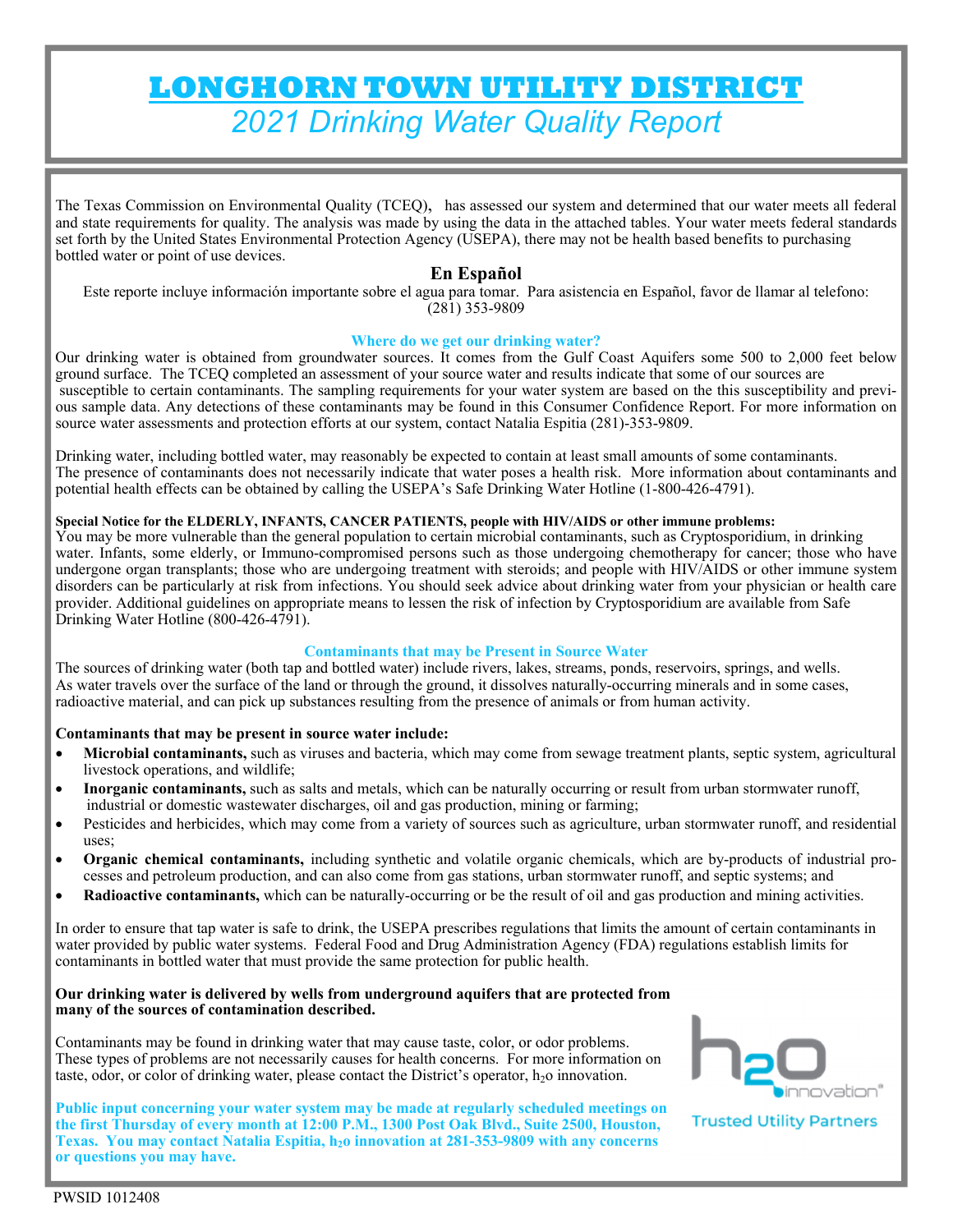## **About the Following Table**

The following table contains all of the chemical constituents which have been found in your drinking water for the most recent testing performed in accordance with applicable regulations. USEPA requires water systems to test up to 97 constituents. The constituents detected in your water are listed in the attached table.

#### **DEFINITIONS**

**Maximum Contaminant Level (MCL)** - The highest level of a contaminant in drinking water. MCL's are set as close to the MCLG's as feasible using the best available treatment technology.

**Maximum Contaminant Level Goal (MCLG)** - The level of a contaminant in drinking water below which there is no known or expected health risk. MCLG's allow for a margin of safety.

**Treatment Technique** – A required process intended to reduce the level of a contaminant in drinking water.

Action Level – The concentration of a contaminant which, if exceeded, triggers treatment or other requirements which a water system must follow. **ppm** = parts per million or milligrams per liter (mg/l), one part per million corresponds to one minute in two years or a single penny in \$10,000. **ppb** = parts per billion or micrograms per liter (mg/l), one part per billion corresponds to one minute in 2,000 years or a single penny in \$10,000,000.

**pCi/l** = pico curies per liter: Measure of radioactivity.

**Maximum Residual Disinfectant Level (MRDL)** - The highest level of a disinfectant allowed in drinking water. There is convincing evidence that addition of a disinfectant is necessary for control of microbial contaminants.

**Maximum Residual Disinfectant Level Goad (MRDLG)** - The level of a drinking water disinfectant below which there is no known or expected risk to health. MRDLG's do not reflect the benefits of the use of disinfectants to control microbial contamination.

**Level 1 Assessment** - A Level 1 assessment is a study of the water system to identify potential problems and determine (if possible) why total coliform bacteria have been found in our water system.

Level 2 Assessment - A Level 2 assessment is a very detailed study of the water system to identify potential problems and determine (if possible) why an E. Coli MCL violation has occurred and/or why total coliform bacteria have been found in our water system on multiple occasions.

# **Longhorn Town Utility District TX1012408 2021 Drinking Water Quality Report:**

|      | <b>Inorganic Contaminants</b> |                                                                            |                                              |     |                  |                                   |                  |                                                                                  |  |  |  |  |  |
|------|-------------------------------|----------------------------------------------------------------------------|----------------------------------------------|-----|------------------|-----------------------------------|------------------|----------------------------------------------------------------------------------|--|--|--|--|--|
| Year | <b>Constituent</b>            | <b>Highest</b><br><b>Detected Level at</b><br><b>Any Sampling</b><br>Point | Range of<br><b>Detected</b><br><b>Levels</b> | MCL | <b>MCLG</b>      | <b>Units of</b><br><b>Measure</b> | <b>Violation</b> | <b>Source of Constituent</b>                                                     |  |  |  |  |  |
| 2021 | Arsenic                       | 3.9                                                                        | $3.9 - 3.9$                                  | 10  | $\boldsymbol{0}$ | ppb                               | N                | Erosion of natural deposits;<br>runoff from orchards;                            |  |  |  |  |  |
| 2021 | Barium                        | 0.205                                                                      | $0.205 - 0.205$                              | 2   | 2                | ppm                               | N                | Erosion of natural deposit;<br>discharge of drilling wastes                      |  |  |  |  |  |
| 2021 | Fluoride                      | 0.29                                                                       | $0.29 - 0.29$                                | 4.0 | 4                | ppm                               | N                | Erosion of natural deposits;<br>water additive which promotes<br>strong teeth;   |  |  |  |  |  |
| 2018 | Selenium                      | 8.3                                                                        | $8.3 - 8.3$                                  | 50  | 50               | ppb                               | N                | Discharge from petroleum and<br>metal refineries; Erosion of<br>natural deposits |  |  |  |  |  |

| <b>Radioactive Contaminants</b> |                                                                                    |      |                                              |                    |                |                            |                  |                              |  |  |  |
|---------------------------------|------------------------------------------------------------------------------------|------|----------------------------------------------|--------------------|----------------|----------------------------|------------------|------------------------------|--|--|--|
| Year                            | <b>Highest</b><br><b>Detected Level</b><br>Constituent<br>at Any Sampling<br>Point |      | Range of<br><b>Detected</b><br><b>Levels</b> | <b>MCLG</b><br>MCL |                | <b>Units of</b><br>Measure | <b>Violation</b> | <b>Source of Constituent</b> |  |  |  |
| 2021                            | Gross Alpha                                                                        | 4.5  | $4.5 - 4.5$                                  | 15                 | $\overline{0}$ | pCi/l                      | N                | Erosion of natural deposits. |  |  |  |
| 2021                            | Combined<br>Radium<br>226/228                                                      | 1.04 | $1.04 - 1.04$                                | 5.                 | $\mathbf{0}$   | pCi/L                      | N                | Erosion of natural deposits. |  |  |  |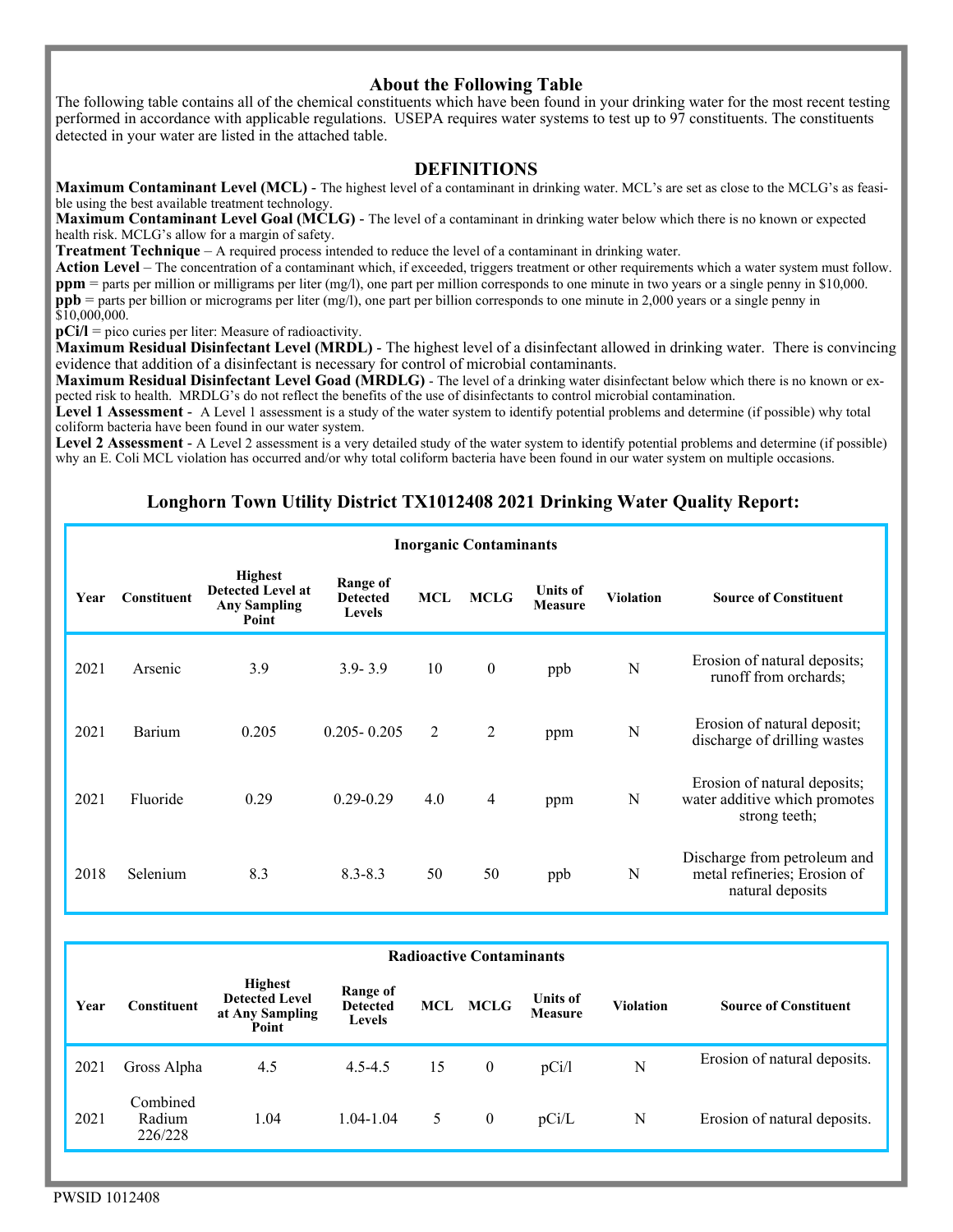|                              | <b>Organic Contaminants</b> |                                                                                    |                                              |                                              |             |                                   |                                 |                  |                                                     |  |  |
|------------------------------|-----------------------------|------------------------------------------------------------------------------------|----------------------------------------------|----------------------------------------------|-------------|-----------------------------------|---------------------------------|------------------|-----------------------------------------------------|--|--|
| Year                         | Constituent                 | <b>Highest Detected</b><br>Level at Any<br><b>Sampling Point</b>                   |                                              | Range of<br><b>Detected</b><br><b>Levels</b> |             | <b>MCL MCLG</b>                   | <b>Units of</b><br>Meas-<br>ure | <b>Violation</b> | <b>Source of Constituent</b>                        |  |  |
| 2021                         | Xylenes                     | 0.0018                                                                             |                                              | 0.0018-0.0018                                | 10          | 10                                | ppm                             | N                | Discharge from petroleum<br>and chemical factories. |  |  |
| <b>Disinfectant Residual</b> |                             |                                                                                    |                                              |                                              |             |                                   |                                 |                  |                                                     |  |  |
| Year                         | Constituent                 | <b>Highest Average</b>                                                             | <b>Range of</b><br><b>Detected</b><br>Levels | <b>MCL</b>                                   | <b>MCLG</b> |                                   | <b>Units of</b><br>Measure      | <b>Violation</b> | <b>Source of Constituent</b>                        |  |  |
| 2021                         | Chlorine<br>Disinfectant    | 2.15                                                                               | $1.08 - 3.90$                                | $\overline{4}$                               | 4           |                                   | ppm                             | N                | Water additive used to control<br>microbes.         |  |  |
|                              | <b>Lead and Copper</b>      |                                                                                    |                                              |                                              |             |                                   |                                 |                  |                                                     |  |  |
| Year                         | Constitu-<br>ent            | <b>Number</b><br>The 90th<br><b>Exceeding</b><br>Percentile<br><b>Action Level</b> |                                              | <b>Action</b><br>Level                       | <b>MCLG</b> | <b>Units of</b><br><b>Measure</b> | <b>Violation</b>                |                  | <b>Source of Constituent</b>                        |  |  |

| 2019          | _ead   | 1.19  |     | ppb                     |   | Corrosion of household plumbing<br>systems; erosion of natural<br>deposits.                                      |
|---------------|--------|-------|-----|-------------------------|---|------------------------------------------------------------------------------------------------------------------|
| 2019          | Copper | 0.112 | 1.3 | ppm                     | N | Corrosion of household plumbing<br>systems; erosion of natural<br>deposits; leaching from wood<br>preservatives. |
| $\sim$ $\sim$ | .      |       |     | $\cdot$ $\cdot$ $\cdot$ |   | $\cdots$                                                                                                         |

If present, elevated levels of lead can cause serious health problems, especially for pregnant women and young children. Lead in drinking water is primarily from materials and components associated with service lines and home plumbing. This water supply is responsible for providing high quality drinking water, but cannot control the variety of materials used in plumbing components. When your water has been sitting for several hours, you can minimize the potential for lead exposure by flushing your tap for 30 seconds to 2 minutes before using water for drinking or cooking. If you are concerned about lead in your water, you may wish to have your water tested. Information on lead in drinking water, testing methods, and steps you can take to minimize exposure is available from the Safe Drinking Water Hotline or at http://www.epa.gov/ safewater/lead.

# **From April 1, 2021 to May 31, 2021, Longhorn Town U.D. received water from Harris County M.U.D. 345 TX1012768**

# **Harris County M.U.D. 345 provided the following water quality information:**

|      | <b>Inorganic Contaminants</b> |                                                                  |                                           |     |              |                            |                  |                                                                                   |  |  |  |
|------|-------------------------------|------------------------------------------------------------------|-------------------------------------------|-----|--------------|----------------------------|------------------|-----------------------------------------------------------------------------------|--|--|--|
| Year | <b>Constituent</b>            | <b>Highest Detected</b><br>Level at Any<br><b>Sampling Point</b> | <b>Range of</b><br><b>Detected Levels</b> |     | MCL MCLG     | Units of<br><b>Measure</b> | <b>Violation</b> | <b>Source of Constituent</b>                                                      |  |  |  |
| 2021 | Arsenic <sup>*</sup>          | 9.7                                                              | 9.7-9.7                                   | 10  | $\mathbf{0}$ | ppb                        | N                | Erosion of natural deposits.                                                      |  |  |  |
| 2020 | Barium                        | 0.199                                                            | $0.199 - 0.199$                           | 2   | 2            | ppm                        | N                | Erosion of natural deposits.                                                      |  |  |  |
| 2020 | Fluoride                      | 0.42                                                             | $0.42 - 0.42$                             | 4.0 | 4            | ppm                        | N                | Erosion of natural deposits.                                                      |  |  |  |
| 2018 | Selenium                      | 4.4                                                              | $4.4 - 4.4$                               | 50  | 50           | Ppb                        | N                | Discharge from petroleum<br>and metal refineries; Erosion<br>of natural deposits; |  |  |  |

\*While your drinking water meets EPA's standard for arsenic, it does contain low levels of arsenic. EPA's standard balances the current understanding of arsenic's possible health effects against the costs of removing arsenic from drinking water. EPA continues to research the health effects of low levels or arsenic, which is known to cause cancer in humans at high concentration and is linked to other health effects such as skin damage and circulatory problems.